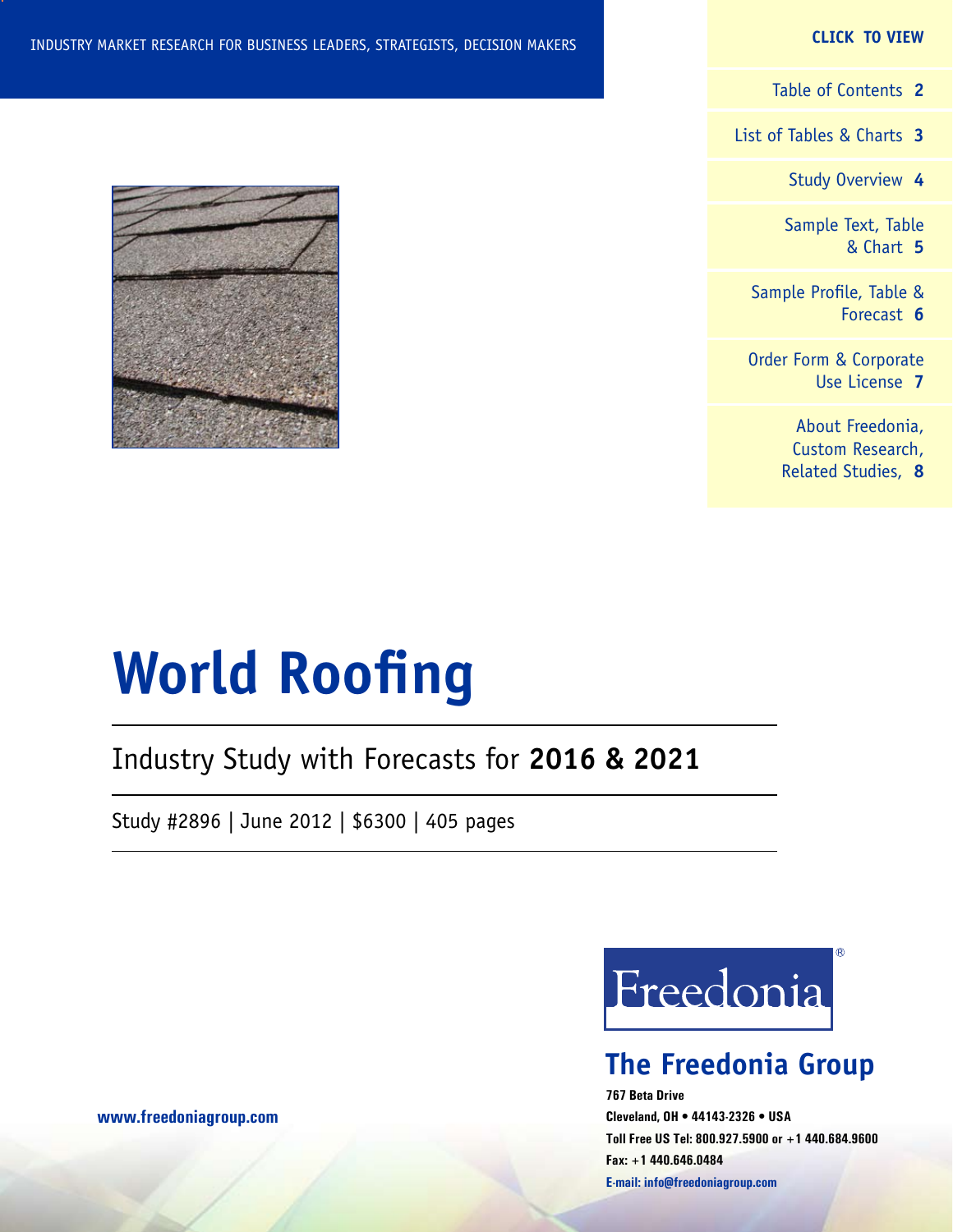### <span id="page-1-0"></span>Study #2896 June 2012 \$6300 405 Pages

# **World Roofing**

Industry Study with Forecasts for *2016 & 2021*

# **Table of Contents**

### Executive Summary

### Market EnvironmenT

| Recent Historical Trends  5                |  |
|--------------------------------------------|--|
| World Economic Outlook  7                  |  |
| World Building Construction Expenditures11 |  |
| Residential Building14                     |  |
| Nonresidential Building 16                 |  |
| World Demographic Overview 18              |  |
|                                            |  |
|                                            |  |
|                                            |  |
| Materials & Technology Trends 26           |  |
|                                            |  |
| Legal & Regulatory Environment31           |  |

### **OVERVIEW**

| Built-Up & Roll Roofing54 |  |
|---------------------------|--|
| Modified Bitumen56        |  |
|                           |  |
|                           |  |
|                           |  |
|                           |  |
|                           |  |
|                           |  |
|                           |  |
|                           |  |
|                           |  |
|                           |  |
|                           |  |
|                           |  |

### NORTH AMERICA

| Roofing Supply & Demand 84  |  |
|-----------------------------|--|
| Roofing Demand by Product87 |  |
| Roofing Demand by Market 89 |  |
|                             |  |
|                             |  |
|                             |  |

### WESTERN EUROPE

| Roofing Supply & Demand  110  |  |
|-------------------------------|--|
| Roofing Demand by Product 114 |  |
| Roofing Demand by Market  116 |  |

| Other Western Europe  145 |  |
|---------------------------|--|

### ASIA/PACIFIC

| Roofing Supply & Demand  153  |  |
|-------------------------------|--|
| Roofing Demand by Product 157 |  |
| Roofing Demand by Market  159 |  |
|                               |  |
|                               |  |
|                               |  |
|                               |  |
|                               |  |
|                               |  |
|                               |  |

### OTHER REGIONS

| Central & South America  205      |  |
|-----------------------------------|--|
|                                   |  |
| Other Central & South America 217 |  |
|                                   |  |
|                                   |  |
| Other Eastern Europe 238          |  |
|                                   |  |
|                                   |  |
|                                   |  |
| Other Africa/Mideast 266          |  |

### INDUSTRY STRUCTURE

| Industry Composition  277                |  |
|------------------------------------------|--|
|                                          |  |
| Product Development & Manufacturing  284 |  |
| Marketing & Distribution  286            |  |
| Cooperative Agreements 287               |  |
| Mergers & Acquisitions 292               |  |
|                                          |  |

### Company Profiles

| Bridgestone Corporation 317                   |  |
|-----------------------------------------------|--|
| Building Materials Corporation of America 322 |  |
|                                               |  |
| China National Building Material  330         |  |
|                                               |  |
|                                               |  |
|                                               |  |
|                                               |  |
| HeidelbergCement AG  341                      |  |
|                                               |  |
|                                               |  |
|                                               |  |

| Sanko Metal Industrial 387         |  |
|------------------------------------|--|
|                                    |  |
|                                    |  |
|                                    |  |
|                                    |  |
| TAMKO Building Products 395        |  |
|                                    |  |
|                                    |  |
|                                    |  |
| Wienerberger Baustoffindustrie 402 |  |
|                                    |  |

Freedonia

# **List of Tables/Charts**

### Executive Summary

|--|--|--|--|

### Market EnvironmenT

|  |  |  |  | 1 World Gross Domestic Product by Region11 |  |  |  |  |
|--|--|--|--|--------------------------------------------|--|--|--|--|
|--|--|--|--|--------------------------------------------|--|--|--|--|

2 World Building Construction Expenditures

| Cht World Building Construction |  |
|---------------------------------|--|
| Expenditures by Region, 201114  |  |
|                                 |  |

- 3 World Residential Building Construction Expenditures by Region .....................16
- 4 World Nonresidential Building Construction Expenditures by Region .....................18
- 5 World Population by Region ...................20
- 6 World Households by Region ..................22
- 7 World Housing Stock by Type & Region ....25 8 World Roofing Prices.............................30
- Cht World Roofing Prices, 2001-2021 ............31

### **OVERVIEW**

|  |  | 1 World Roofing Market Environment37 |  |
|--|--|--------------------------------------|--|
|  |  |                                      |  |

- 2 World Roofing Demand by Region............40
- Cht World Roofing Demand by Region, 2011...41
- Cht World Roofing Demand Projected 2011-2016

 Annual Rate of Area Growth................42 3 World Roofing Production by Region........44 Cht World Roofing Production

by Region, 2011 ...............................45

- 4 World Roofing Net Exports by Region.......47
- 5 World Roofing Demand by Product...........49
- Cht World Roofing Demand by Product, 2011..50 (continued on following page)

## **Page 2 [Order now, click here!](#page-6-0)**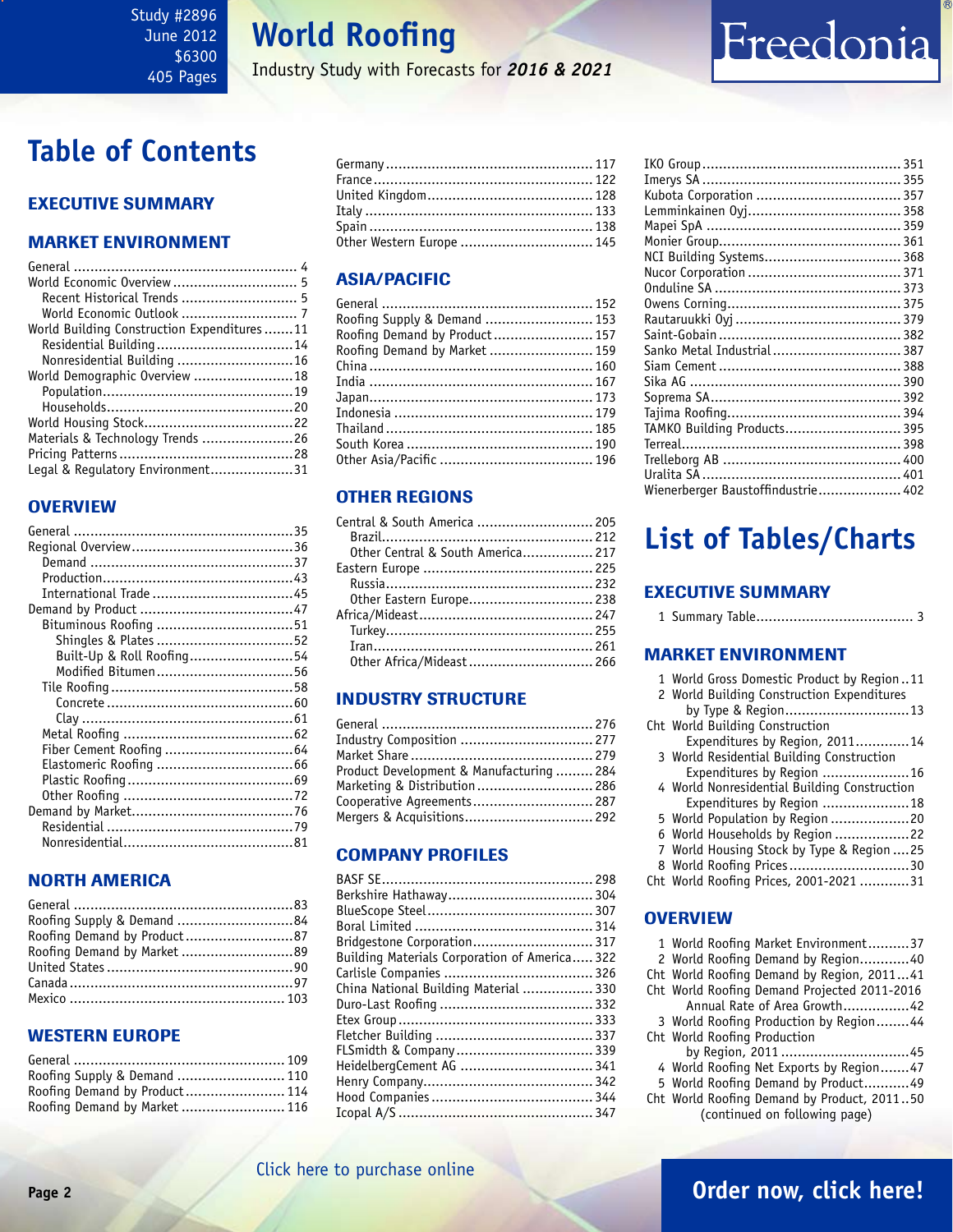### <span id="page-2-0"></span>Study #2896 June 2012 \$6300 405 Pages

**World Roofing**

Industry Study with Forecasts for *2016 & 2021*

# **List of Tables/Charts**

| (continued from previous page)              |
|---------------------------------------------|
| 6 World Bituminous Roofing Demand           |
| by Type & Region52                          |
| 7 World Tile Roofing Demand                 |
|                                             |
| 8 World Metal Roofing Demand by Region  64  |
| 9 World Fiber Cement Roofing                |
|                                             |
| 10 World Elastomeric Roofing                |
|                                             |
| 11 World Plastic Roofing Demand by Region72 |
| 12 World Other Roofing Demand by Region  76 |
| 13 World Roofing Demand by Market78         |
| Cht World Roofing Demand by Market, 201178  |
| 14 World Residential Roofing Demand         |
| by Application & Region 80                  |
| 15 World Nonresidential Roofing Demand      |
| by Application & Region 82                  |
|                                             |

### NORTH AMERICA

|   | 1 North America: Roofing Supply & Demand 86  |
|---|----------------------------------------------|
|   | Cht North America: Roofing Demand            |
|   |                                              |
|   | 2 North America: Roofing                     |
|   | Demand by Product 88                         |
|   | Cht North America: Roofing Demand            |
|   |                                              |
|   | 3 North America: Roofing                     |
|   |                                              |
|   | 4 United States: Roofing Supply & Demand. 94 |
|   | 5 United States: Roofing                     |
|   | Demand by Product 96                         |
|   | 6 United States: Roofing Demand by Market 97 |
|   | 7 Canada: Roofing Supply & Demand 100        |
|   | 8 Canada: Roofing Demand by Product 101      |
| 9 | Canada: Roofing Demand by Market 102         |
|   | 10 Mexico: Roofing Supply & Demand  106      |
|   | 11 Mexico: Roofing Demand by Product 107     |
|   | 12 Mexico: Roofing Demand by Market  108     |
|   |                                              |
|   |                                              |

### WESTERN EUROPE

| 1 Western Europe: Roofing                |
|------------------------------------------|
| Supply & Demand 113                      |
| Cht Western Europe: Roofing Demand       |
| by Country, 2011  114                    |
| 2 Western Europe: Roofing                |
| Demand by Product  115                   |
| Cht Western Europe: Roofing Demand       |
| by Product, 2011  116                    |
| 3 Western Europe: Roofing                |
| Demand by Market  117                    |
| 4 Germany: Roofing Supply & Demand  120  |
| 5 Germany: Roofing Demand by Product 121 |
| 6 Germany: Roofing Demand by Market 122  |
| 7 France: Roofing Supply & Demand 125    |
| 8 France: Roofing Demand by Product 126  |
| 9 France: Roofing Demand by Market 127   |
|                                          |

|  | 10 United Kingdom: Roofing              |  |
|--|-----------------------------------------|--|
|  | Supply & Demand 131                     |  |
|  | 11 United Kingdom: Roofing              |  |
|  | Demand by Product  132                  |  |
|  | 12 United Kingdom: Roofing              |  |
|  | Demand by Market  133                   |  |
|  | 13 Italy: Roofing Supply & Demand  136  |  |
|  | 14 Italy: Roofing Demand by Product 137 |  |
|  | 15 Italy: Roofing Demand by Market 138  |  |
|  | 16 Spain: Roofing Supply & Demand  142  |  |
|  | 17 Spain: Roofing Demand by Product 143 |  |
|  | 18 Spain: Roofing Demand by Market 144  |  |
|  | 19 Other Western Europe: Roofing        |  |
|  | Supply & Demand 148                     |  |
|  | 20 Other Western Europe: Roofing        |  |
|  | Demand by Product  149                  |  |
|  | 21 Other Western Europe: Roofing        |  |
|  | Demand by Market & Country 151          |  |
|  |                                         |  |
|  |                                         |  |

### ASIA/PACIFIC

|                | 1 Asia/Pacific: Roofing Supply & Demand156<br>Cht Asia/Pacific: Roofing Demand |
|----------------|--------------------------------------------------------------------------------|
|                | by Country, 2011  157                                                          |
|                | 2 Asia/Pacific: Roofing Demand by Product 158                                  |
|                | Cht Asia/Pacific: Roofing Demand                                               |
|                | by Product, 2011  159                                                          |
| 3              | Asia/Pacific: Roofing Demand by Market. 160                                    |
|                | 4 China: Roofing Supply & Demand  164                                          |
|                | 5 China: Roofing Demand by Product 165                                         |
|                | 6 China: Roofing Demand by Market 166                                          |
| $\overline{7}$ | India: Roofing Supply & Demand 170                                             |
|                | 8 India: Roofing Demand by Product  171                                        |
| 9              | India: Roofing Demand by Market  172                                           |
| 10             | Japan: Roofing Supply & Demand 176                                             |
| 11             | Japan: Roofing Demand by Product  177                                          |
| 12             | Japan: Roofing Demand by Market  178                                           |
| 13             | Indonesia: Roofing Supply & Demand  182                                        |
|                | 14 Indonesia: Roofing Demand by Product 183                                    |
|                | 15 Indonesia: Roofing Demand by Market  184                                    |
|                | 16 Thailand: Roofing Supply & Demand  188                                      |
|                | 17 Thailand: Roofing Demand by Product 189                                     |
|                | 18 Thailand: Roofing Demand by Market 190                                      |
|                | 19 South Korea: Roofing Supply & Demand. 193<br>20 South Korea: Roofing        |
|                | Demand by Product  194                                                         |
|                | 21 South Korea: Roofing Demand by Market 195                                   |
|                | 22 Other Asia/Pacific: Roofing                                                 |
|                | ны дзіадтасніс, кооппу<br>Supply & Demand 199                                  |
|                | 23 Other Asia/Pacific: Roofing                                                 |
|                | Demand by Product  200                                                         |
|                | 24 Other Asia/Pacific: Roofing                                                 |
|                | Demand by Market & Country  202                                                |
|                | <b>OTHER REGIONS</b>                                                           |
|                |                                                                                |

### 1 Central & South America: Roofing

| Supply & Demand 208                  |  |
|--------------------------------------|--|
| Cht Central & South America: Roofing |  |
| Demand by Country, 2011 209          |  |
| 2 Central & South America: Roofing   |  |
| Demand by Product  210               |  |

|          | Cht Central & South America: Roofing                             |
|----------|------------------------------------------------------------------|
| 3        | Demand by Product, 2011  211<br>Central & South America: Roofing |
|          | Demand by Market  212                                            |
| 4        | Brazil: Roofing Supply & Demand  215                             |
| 5        | Brazil: Roofing Demand by Product 216                            |
| 6        | Brazil: Roofing Demand by Market 217                             |
| 7        | Other Central & South America:                                   |
|          | Roofing Supply & Demand  220                                     |
| 8        | Other Central & South America:                                   |
|          | Roofing Demand by Product 221                                    |
| 9        | Other Central & South America: Roofing                           |
|          | Demand by Market & Country  223                                  |
|          |                                                                  |
| 10       | Eastern Europe: Roofing<br>Supply & Demand 228                   |
|          |                                                                  |
| Cht      | Eastern Europe: Roofing Demand                                   |
|          | by Country, 2011  229                                            |
| 11       | Eastern Europe: Roofing                                          |
|          | Demand by Product  230                                           |
| Cht      | Eastern Europe: Roofing Demand                                   |
|          | by Product, 2011  231                                            |
| 12       | Eastern Europe: Roofing<br>Demand by Market  232                 |
|          |                                                                  |
| 13       | Russia: Roofing Supply & Demand  235                             |
| 14       | Russia: Roofing Demand by Product 237                            |
| 15       | Russia: Roofing Demand by Market 238                             |
| 16       | Other Eastern Europe: Roofing                                    |
|          | Supply & Demand 243                                              |
| 17       | Other Eastern Europe: Roofing                                    |
|          | Demand by Product  244                                           |
| 18       | Other Eastern Europe: Roofing                                    |
|          | Demand by Market & Country  245                                  |
| 19       | Africa/Mideast: Roofing                                          |
|          | Supply & Demand 251                                              |
| Cht      | Africa/Mideast: Roofing Demand                                   |
|          | by Country, 2011  252                                            |
| 20       | Africa/Mideast: Roofing                                          |
|          | Demand by Product  253                                           |
| Cht      | Africa/Mideast: Roofing Demand                                   |
|          | by Product, 2011  254                                            |
| 21       | Africa/Mideast: Roofing                                          |
|          | Demand by Market  255                                            |
|          | 22 Turkey: Roofing Supply & Demand  258                          |
|          | 23 Turkey: Roofing Demand by Product 260                         |
| 24       | Turkey: Roofing Demand by Market 261                             |
| 25       | Iran: Roofing Supply & Demand  264                               |
| 26       | Iran: Roofing Demand by Product 265                              |
|          |                                                                  |
| 27<br>28 | Iran: Roofing Demand by Market 266                               |
|          | Other Africa/Mideast:                                            |
|          | Supply & Demand 270                                              |
| 29       | Other Africa/Mideast: Roofing                                    |
|          | Demand by Product  271                                           |
| 30       | Other Africa/Mideast: Roofing                                    |
|          | Demand by Market & Country  272                                  |

Freedonia

#### INDUSTRY STRUCTURE

| 1 World Roofing Sales by Company, 2011278  |  |
|--------------------------------------------|--|
| Cht World Roofing Market Share             |  |
| by Company, 2011 279                       |  |
| 2 Selected Cooperative Agreements 289      |  |
| 3 Selected Acquisitions & Divestitures 294 |  |
|                                            |  |
|                                            |  |

### [Click here to purchase online](http://www.freedoniagroup.com/DocumentDetails.aspx?Referrerid=FM-Bro&StudyID=2896)

### **Page 3 [Order now, click here!](#page-6-0)**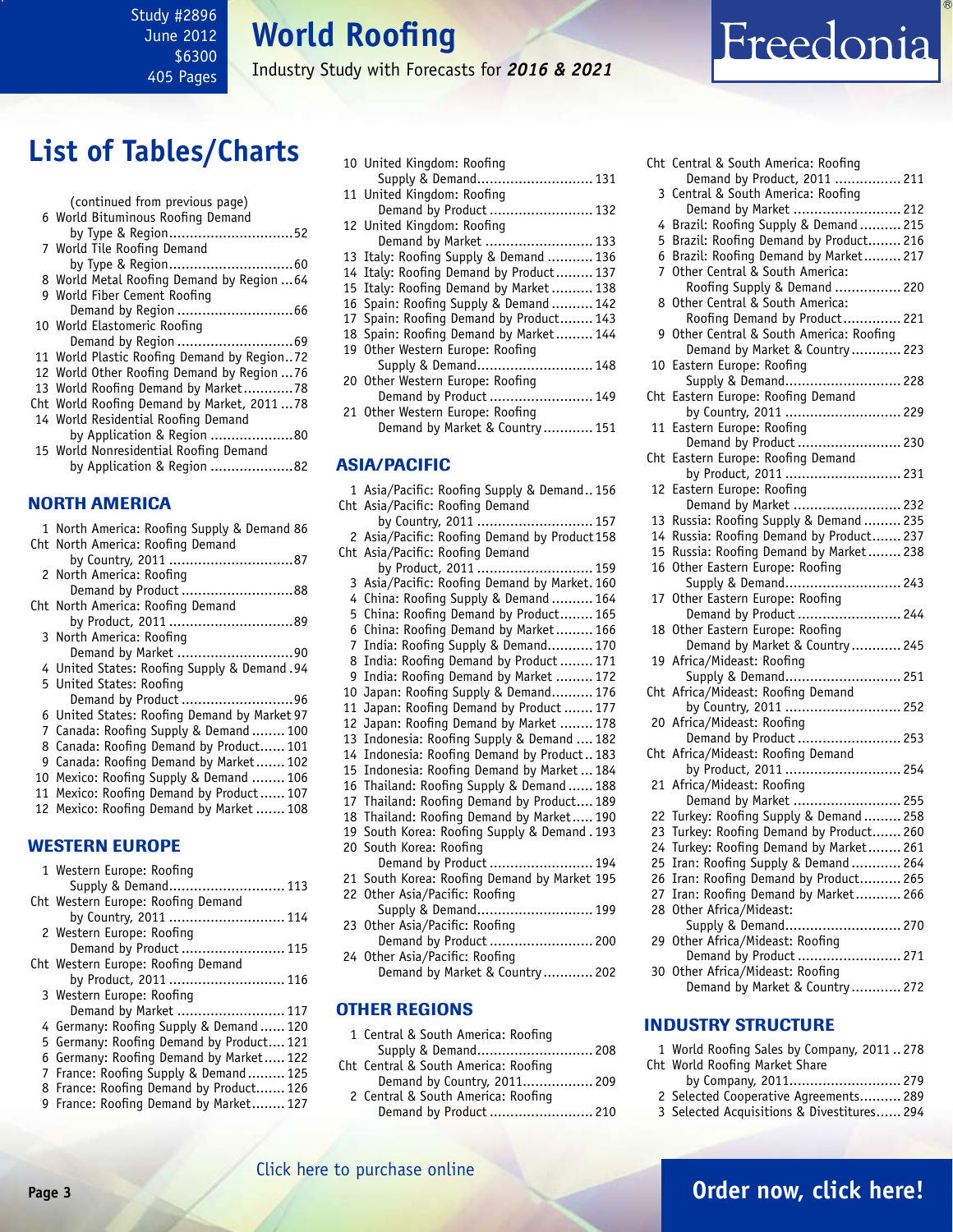# **World Roofing**

June 2012 \$6300 405 Pages

<span id="page-3-0"></span>Study #2896

### Industry Study with Forecasts for *2016 & 2021*

# Freedonia

*Gains in roofing demand will be fueled by a major uptick in residential building construction activity as construction industries in major developed nations rebound from their recent weakness.* 

### **World demand to rise 3.8% annually through 2016**

World demand for roofing materials is forecast to grow 3.8 percent annually through 2016 to 11.7 billion square meters, a substantial acceleration from the lethargic performance of the market during the 2006-2011 period. Gains in demand will be fueled by a major uptick in residential building construction activity as construction industries in major developed nations, such as the US, rebound from their recent weakness. Further growth will be supported by continued gains in developing markets, particularly in Asia.

### **US, China to jointly account for most gains**

Two countries, the US and China, will jointly account for nearly 60 percent of global gains in roofing demand in square meters through 2016. China, the world's largest market for roofing products in 2011, will continue its trend of strong growth and account for more than 30 percent of world market gains. The US, which experienced a collapse in new housing construction beginning in 2006, will rebound significantly, but in 2016 the US roofing market will still be slightly below 2006 levels. Strong growth is also expected in a number of smaller roofing markets, including those in India, Indonesia, and South Africa. Although some developed countries will see fast, rebound-fueled growth similar to the US, market gains will typically be slower than in developing areas. In fact, Western



Europe will be the slowest growing regional roofing market through 2016.

### **Bituminous products to post fastest gains**

Bituminous products will post the fastest growth through 2016, primarily due to the heavy usage of asphalt shingles in the rebounding US market. The US, which uses shingles far more intensively than most other nations, will account for almost 80 percent of worldwide growth in demand for these products, thanks to a major recovery in new single-family housing construction. Demand for concrete roofing tiles will also show strong growth, particularly in the developing Asia/Pacific region, where con-

crete tiles account for the largest share of roofing demand.

### **New residential construction market to lead gains**

A recovery in residential construction in major developed countries will allow the new residential roofing market to post the fastest growth through 2016. Growth will be somewhat slower in the nonresidential markets, where a steadier recent historical trend will lead to a less significant recovery effect. Gains in nonresidential roofing demand will still be stronger compared to the 2006 to 2011 period and will be headed by expansion in developing markets throughout the Asia/Pacific and Africa/Mideast regions.

Copyright 2012 The Freedonia Group, Inc.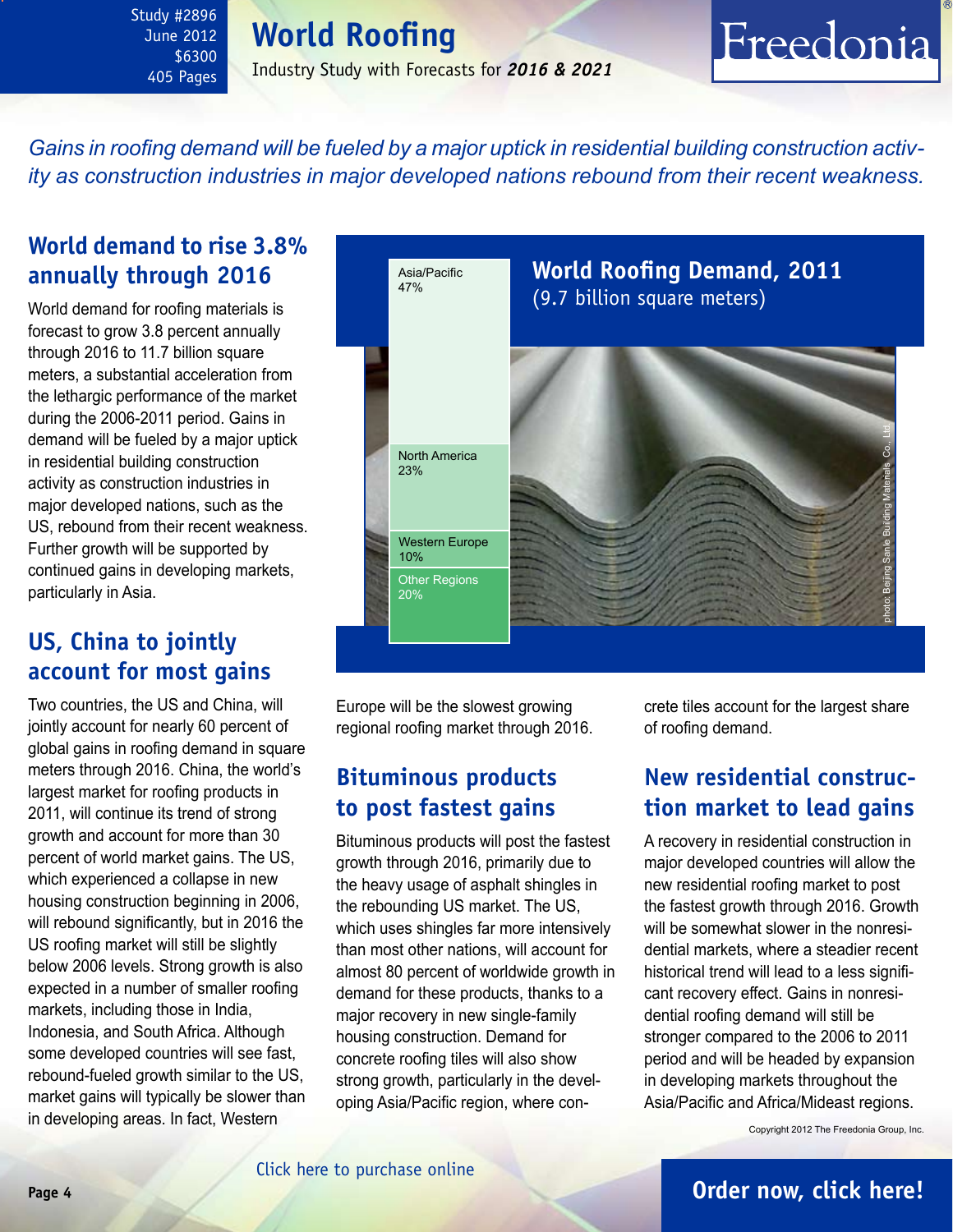# **World Roofing**

Industry Study with Forecasts for *2016 & 2021*

# **Sample Text, Table & Chart**

<span id="page-4-0"></span>Study #2896 June 2012 \$6300 405 Pages

#### **asia/pacific**

#### **India: Roofing Supply & Demand**

In 2011, demand for roofing materials in India totaled 5 lion square meters, valued at \$3.5 billion. In area terms, India market is the third largest in the world, behind only China an India's high demand for roofing materials is a reflection of its tion of 1.2 billion, which accounts for 17 percent of the world However, per capita roofing material use in the country is ex due to widespread poverty and a large average household siz ic reforms and large-scale industrialization have helped to sp the country's housing market, and India's 4.9 percent growth demand from 2006 to 2011 was the second fastest of the worlds  $\frac{\text{S}}{\text{m2}}$ national markets, trailing only Indonesia.

India's economy is expected to continue its rapid development, and building construction expenditures are forecast to accelerate 2016. The Indian roofing market will be the second fastest g the world, rising  $\sim$ meters in 2016.

India is the **SAMPLE TEXT** Asia/Pacific region, with 2011 **output of the state of the state of the state of the state of the state of the state of the state of the state of the state of the state of the state of the state of the state of the state of the state o** 

industry production. The country had a neutral trade balance in 2011. Among the larger export markets are Canada, South Africa, the UK, and the US.

Production of roofing by facilities in India is forecast to percent annual pace, reaching  $$5.4$  billion in 2016. Output g will slightly exceed growth in domestic value demand, will be in part by largely favorable export sales conditions, and the  $\phi$ return to a trade surplus in roofing materials.

developing world,



**TABLE VI-7**

Freedonia



### **Page 5 [Order now, click here!](#page-6-0)**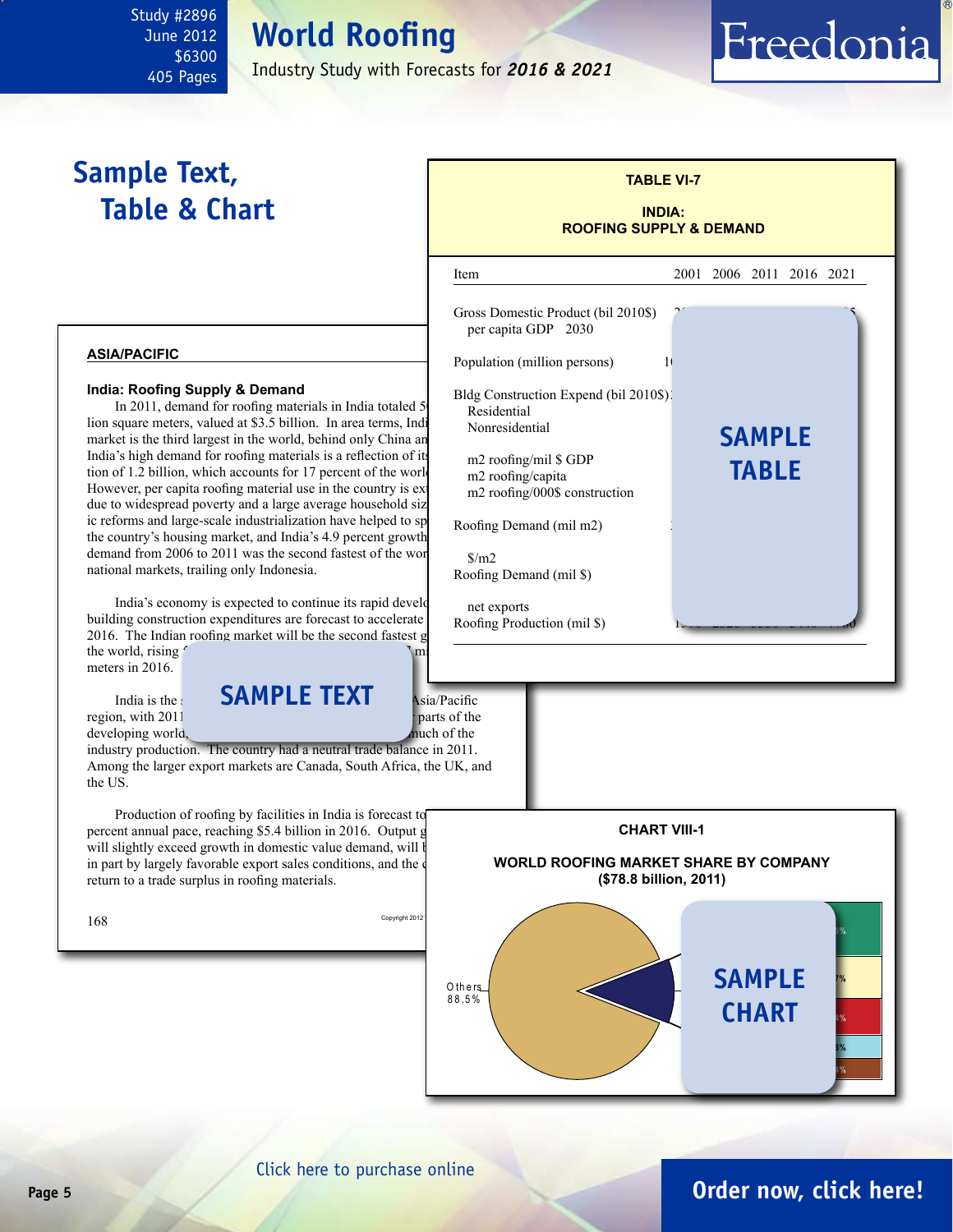### <span id="page-5-0"></span>Study #2896 June 2012 \$6300 405 Pages

# **World Roofing**

Industry Study with Forecasts for *2016 & 2021*

# Freedonia



 The Company participates in the world roofing industry through the Roof Tiles segment, which had sales of \$63 million in 2011. The segment manufactures ceramic, concrete and clay roofing tiles, bricks, and other construction materials. In Spain, the Roof Tiles segment primarily comprises Tejas Cobert SA, a joint venture that is 53 percent owned by Uralita and 47 percent owned by Monier Group GmbH (Germany). Tejas Cobert produces and sells ceramic, concrete, and clay tiles; and other roofing products under the COBERT brand name. The company's tiles are made in interlocking and curved styles, and are produced in a broad array of colors.

 Tejas Cobert conducts production activities in Spain and Portugal. In Spain, the company has ceramic roofing tile plants in Albacete and

 $401$  Copyright 2012 The Freedonia Group, Inc.

growth from 2011 to 2016 will be stronger in the residential market. The new residential market will account for 37 percent of roofing demand growth through 2016. Gains in residential roofing demand will be aided by government efforts to improve housing conditions in rural areas, including such programs as ..." --Section VI, pg. 172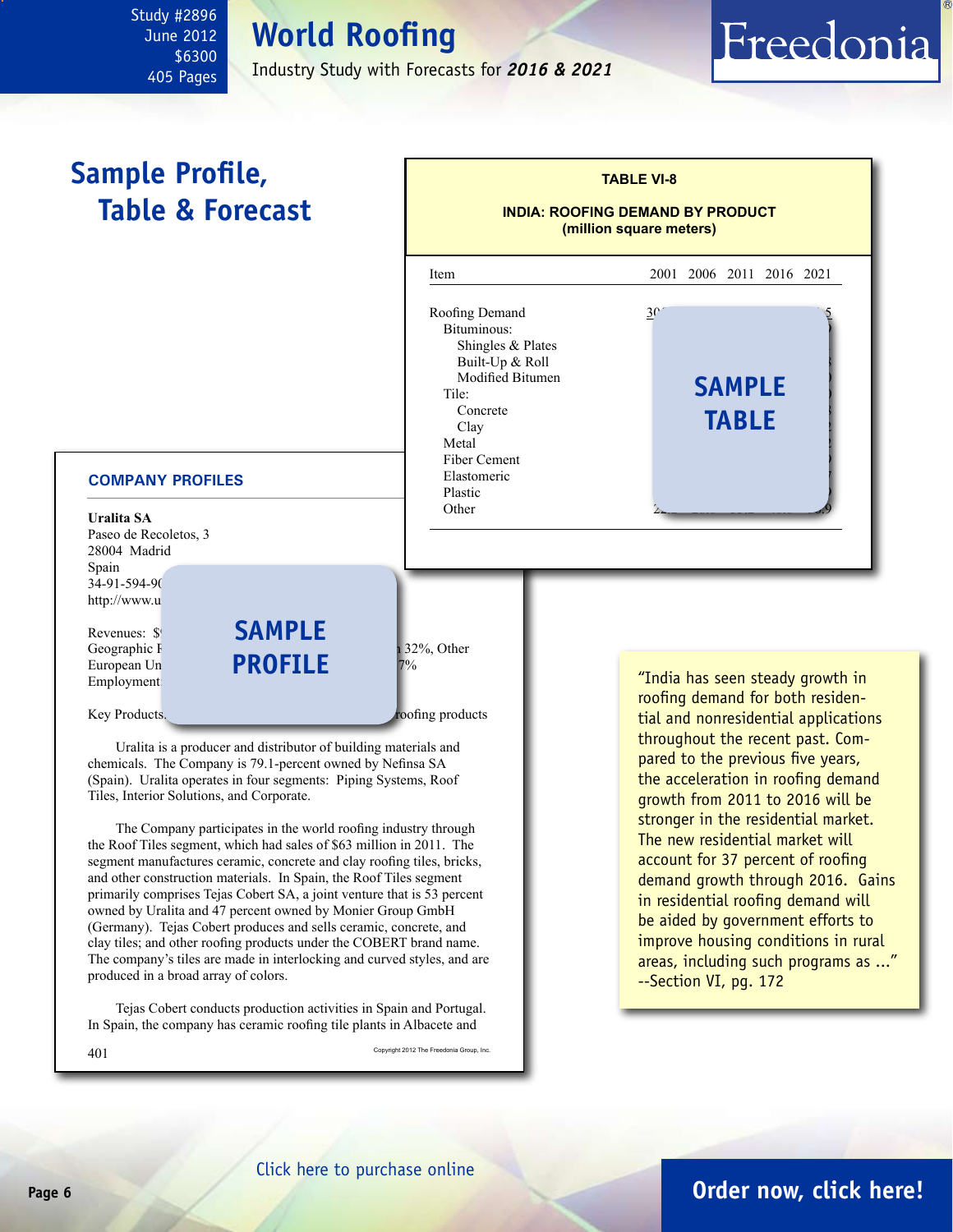## <span id="page-6-0"></span>**ORDER INFORMATION**

**Five Convenient Ways to Order**

INDUSTRY MARKET RESEARCH FOR BUSINESS LEADERS, STRATEGISTS, DECISION MAKERS

# Freedonia

**ONLINE: [www.freedoniagroup.com](http://www.freedoniagroup.com/DocumentDetails.aspx?Referrerid=FM-Bro&StudyID=2896)**

**MAIL: Print out and complete the order form and send to The Freedonia Group (see address at the bottom of this form)**

**PHONE: Call toll free, 800.927.5900 (US) or +1 440.684.9600**

**FAX: +1 440.646.0484 (US)**

**EMAIL: [info@freedoniagroup.com](mailto:info@freedoniagroup.com)**

#### **Free Handling & Shipping**

**There is NO charge for handling or UPS shipping in the US. Expect delivery in 3 to 5 business days. Outside the US, Freedonia provides free airmail service. Express delivery is available at cost.**

#### **Orders Outside of the US**

**Checks must be made payable in US funds, drawn against a US bank and mailed directly to The Freedonia Group. For wire transfers please contact our customer service department at info@ freedoniagroup.com. Credit cards accepted.**

#### **Credit Card Orders**

**For convenience, Freedonia accepts American Express, MasterCard or Visa. Credit card purchases must include account number, expiration date and authorized signature.**

#### **Save 15%**

**If you order three (3) different titles at the same time, you can receive a 15% discount. If your order is accompanied by a check or wire transfer, you may take a 5% cash discount (discounts do not apply to Corporate Use Licenses).**

#### **Corporate Use License**

**Now every decision maker in your organization can act on the key intelligence found in all Freedonia studies. For an additional \$2600, companies receive unlimited use of an electronic version (PDF) of the study. Place it on your intranet, e-mail it to coworkers around the world, or print it as many times as you like,** 

### [Click here to learn more about](http://www.freedoniagroup.com/pdf/FreedoniaCULBro.pdf)  [the Corporate Use License](http://www.freedoniagroup.com/pdf/FreedoniaCULBro.pdf)

| <b>ORDER FORM</b><br><b>F-WEB.2896</b>                                                                                                                                                                                         |                                                                                                                                                                                                                                      |
|--------------------------------------------------------------------------------------------------------------------------------------------------------------------------------------------------------------------------------|--------------------------------------------------------------------------------------------------------------------------------------------------------------------------------------------------------------------------------------|
|                                                                                                                                                                                                                                |                                                                                                                                                                                                                                      |
|                                                                                                                                                                                                                                |                                                                                                                                                                                                                                      |
|                                                                                                                                                                                                                                |                                                                                                                                                                                                                                      |
| Corporate Use License (add to study price) *<br>$+$ \$2600                                                                                                                                                                     |                                                                                                                                                                                                                                      |
| Additional Print Copies @ \$600 each *                                                                                                                                                                                         |                                                                                                                                                                                                                                      |
| Total (including selected option) \$                                                                                                                                                                                           |                                                                                                                                                                                                                                      |
| □ Enclosed is my check (5% discount) drawn on a US bank and payable to<br>The Freedonia Group, Inc., in US funds (Ohio residents add 7.75% sales tax)                                                                          | Street (No PO Box please)                                                                                                                                                                                                            |
|                                                                                                                                                                                                                                |                                                                                                                                                                                                                                      |
| □ Bill my company □ American Express □ MasterCard □ Visa                                                                                                                                                                       | City/State/Zip                                                                                                                                                                                                                       |
| <b>MM</b><br>YY                                                                                                                                                                                                                |                                                                                                                                                                                                                                      |
|                                                                                                                                                                                                                                |                                                                                                                                                                                                                                      |
| Credit Card #<br><b>Expiration Date</b>                                                                                                                                                                                        |                                                                                                                                                                                                                                      |
|                                                                                                                                                                                                                                |                                                                                                                                                                                                                                      |
| Signature experience and the state of the state of the state of the state of the state of the state of the state of the state of the state of the state of the state of the state of the state of the state of the state of th | Email <b>Experience and Contract Contract Contract Contract Contract Contract Contract Contract Contract Contract Contract Contract Contract Contract Contract Contract Contract Contract Contract Contract Contract Contract Co</b> |
|                                                                                                                                                                                                                                |                                                                                                                                                                                                                                      |

**\* Please check appropriate option and sign below to order an electronic version of the study.**

#### **Corporate Use License Agreement**

**The above captioned study may be stored on the company's intranet or shared directory, available to company employees. Copies of the study may be made, but the undersigned represents that distribution of the study will be limited to employees of the company.**

#### **Individual Use License Agreement**

**The undersigned hereby represents that the above captioned study will be used by only \_\_\_ individual(s) who are employees of the company and that the study will not be loaded on a network for multiple users. In the event that usage of the study changes, the Company will promptly notify Freedonia of such change and will pay to Freedonia the appropriate fee based on Freedonia's standard fee schedule then in effect. Note: Entire company corporate use license, add \$2600; one additional user, add \$600; two additional users, add \$1200; three additional users, add \$1800.**

**Signature Signature**

**The Freedonia Group, Inc. 767 Beta Drive • Cleveland, OH • 44143-2326 • USA • [Web site: www.freedoniagroup.com](http://www.freedoniagroup.com/Home.aspx?ReferrerId=FM-Bro) Tel US: 800.927.5900 or +1 440.684.9600 • Fax: +1 440.646.0484 • [e-mail: info@freedoniagroup.com](mailto:info@freedoniagroup.com)**